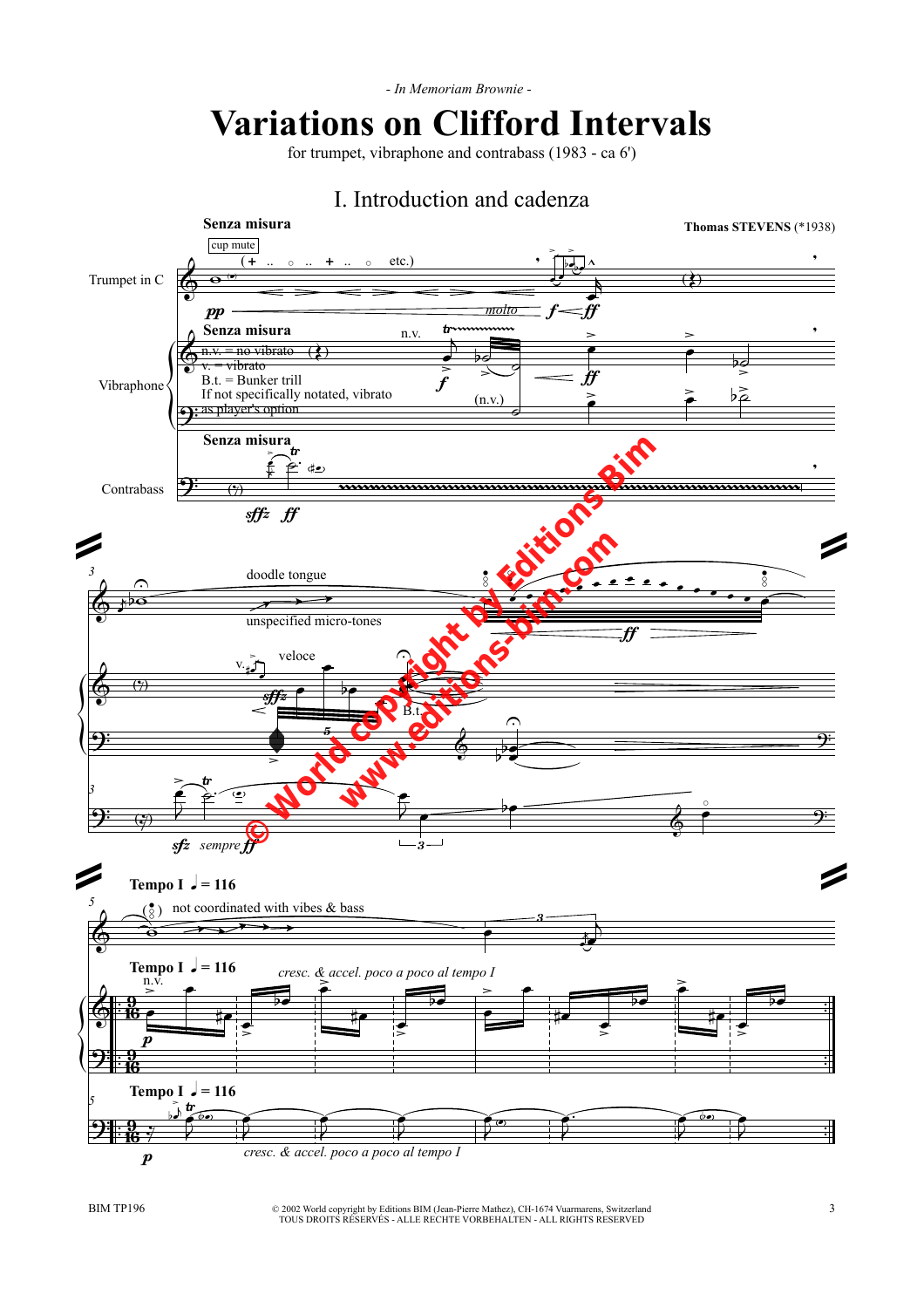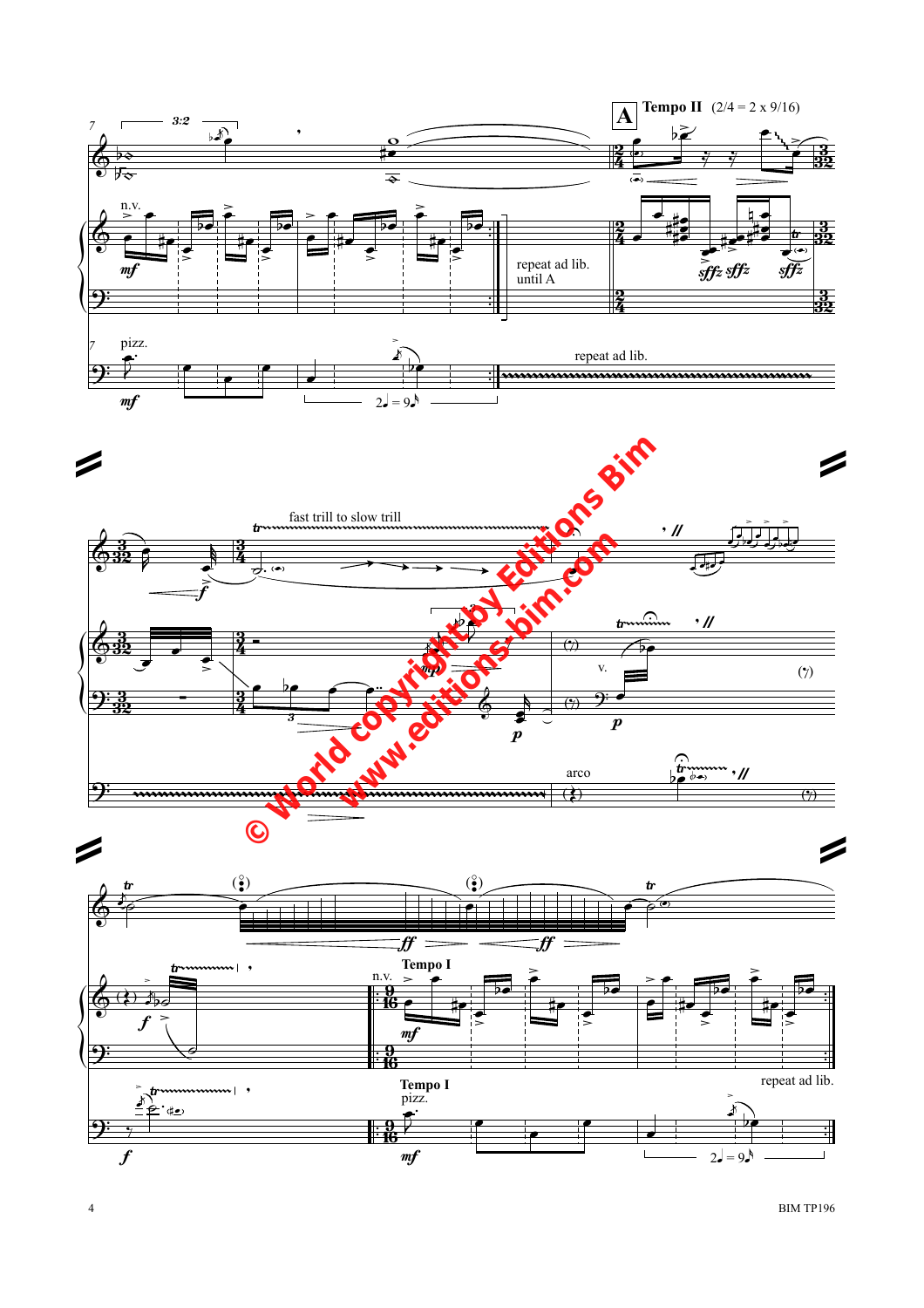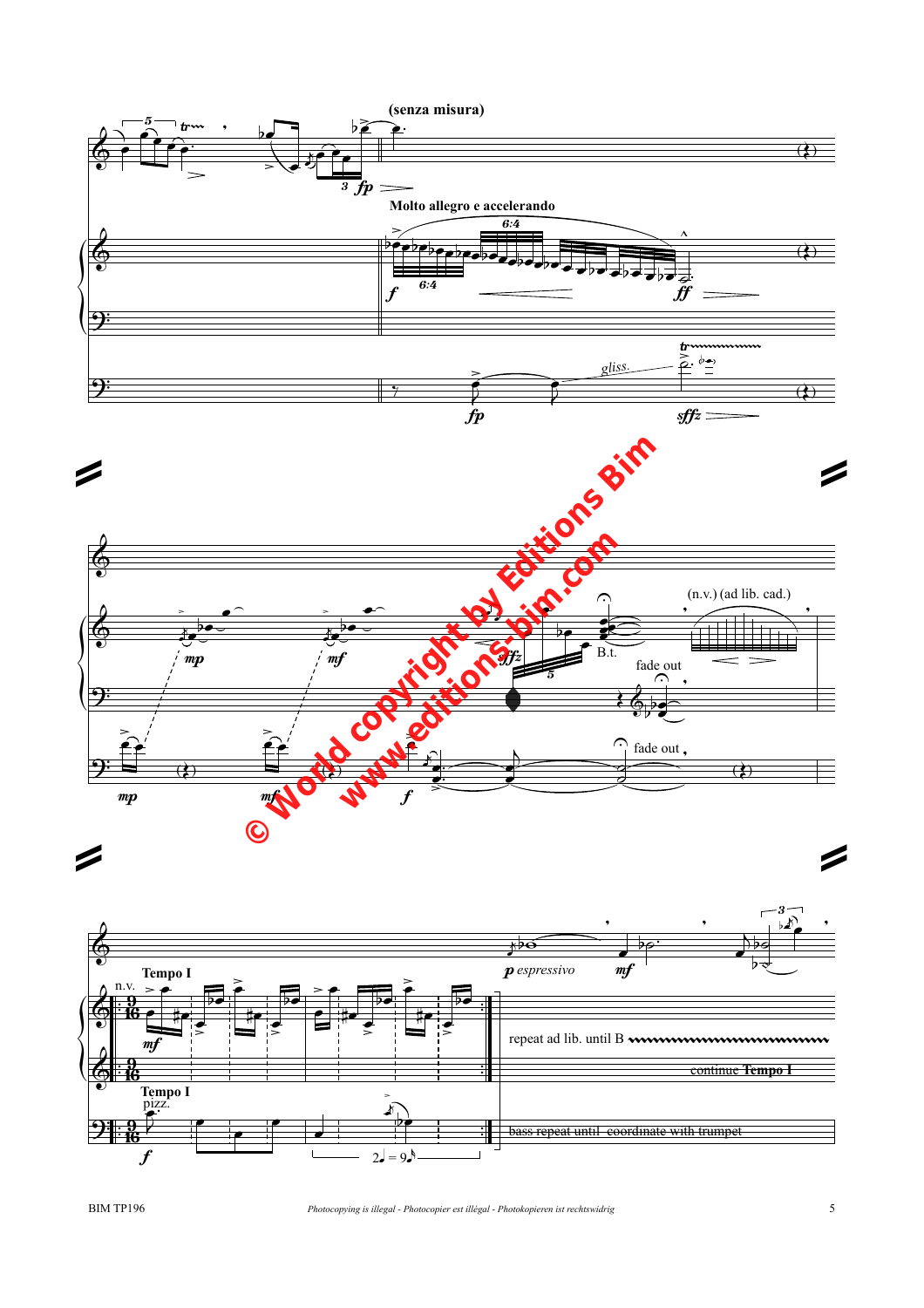





6 *Photocopying is illegal - Photocopier est illégal - Photokopieren ist rechtswidrig* BIM TP196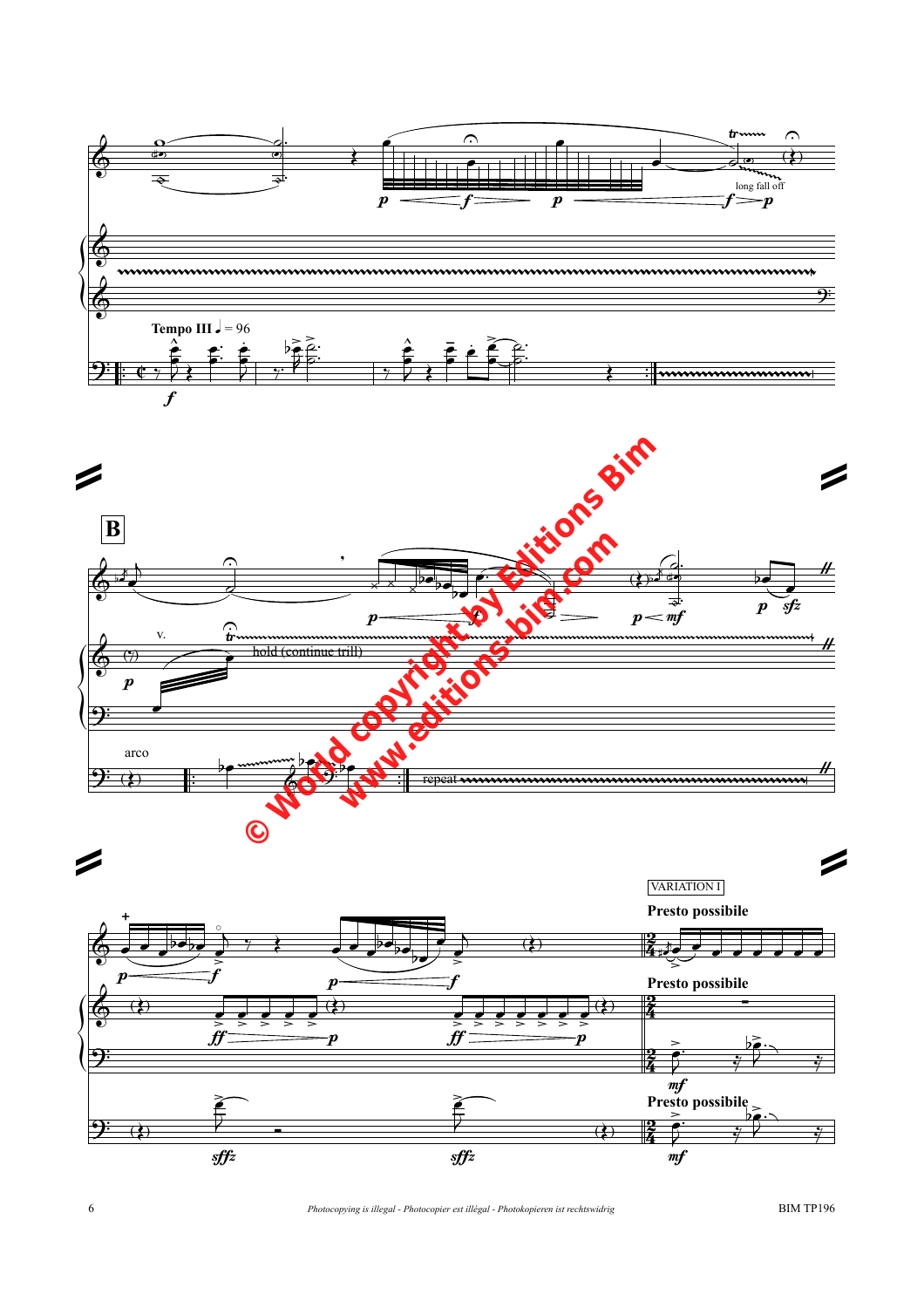